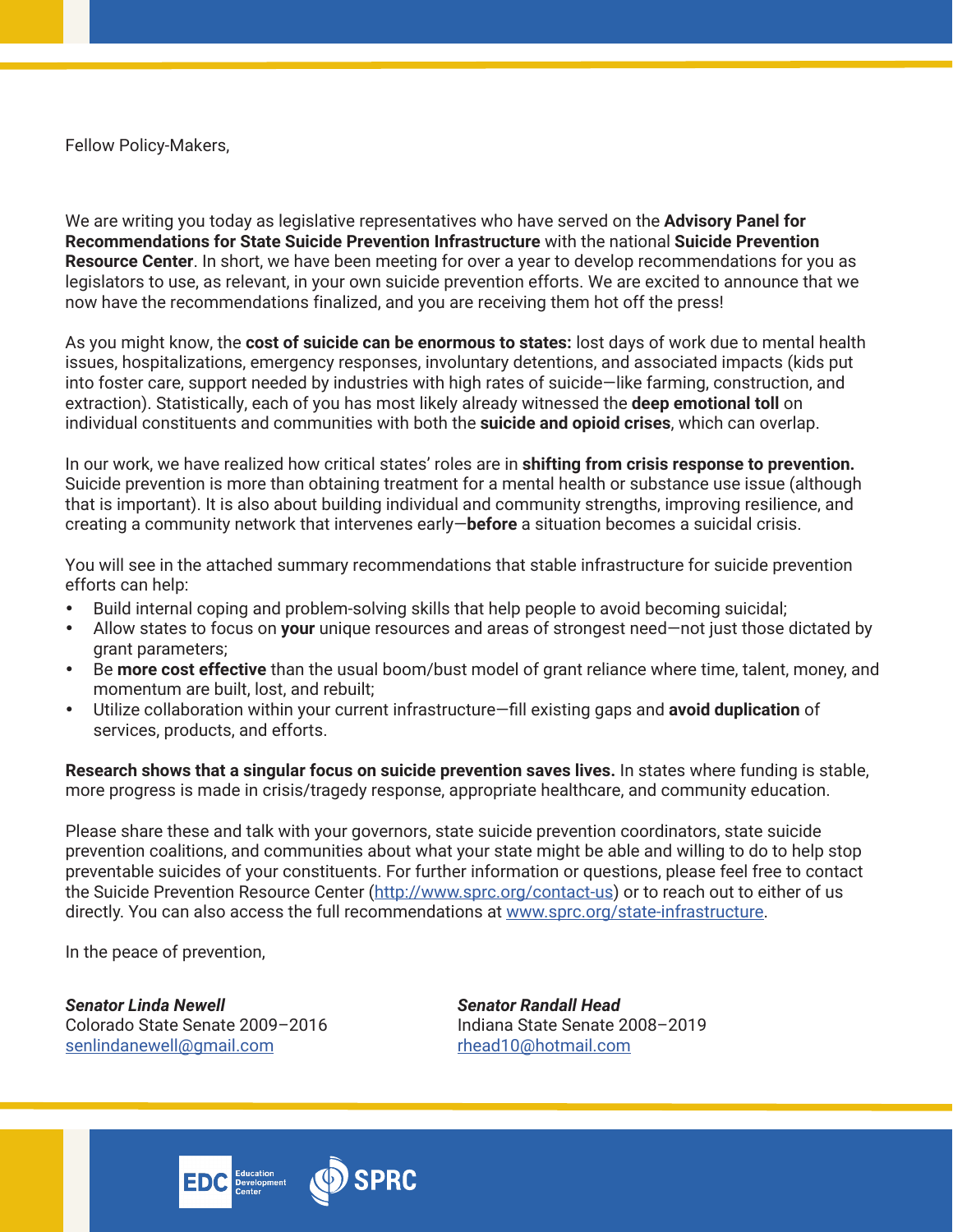## Summary Recommendations for State Suicide Prevention Infrastructure

Suicide prevention is more than crisis services and treatment. Based on thorough research, expert consensus, and known best practices, these recommendations will help streamline your suicide prevention efforts and improve capacity to save lives in your state.

|                  | <b>RECOMMENDATIONS</b>                                                                                                                                                                                                                                                                                                                                                                |
|------------------|---------------------------------------------------------------------------------------------------------------------------------------------------------------------------------------------------------------------------------------------------------------------------------------------------------------------------------------------------------------------------------------|
| <b>Authorize</b> |                                                                                                                                                                                                                                                                                                                                                                                       |
|                  | Designate a lead division or organization<br>Identify and secure resources required to carry out all six essential functions<br>Maintain a state suicide prevention plan that is updated every 3-5 years                                                                                                                                                                              |
|                  | To further strengthen your infrastructure:<br>Authorize the designated suicide prevention agency to develop, carry out, and evaluate the suicide prevention plan<br>٠<br>Require an annual report to the legislature or governor on the state of suicide and prevention efforts, the extent and effec-<br>٠<br>tiveness of any statute or rule related to suicide, and emerging needs |
| <b>Lead</b>      |                                                                                                                                                                                                                                                                                                                                                                                       |
|                  | Maintain a dedicated leadership position<br>Dedicate core staff positions, training, and technology needed to carry out all six essential functions<br>Develop capacity to respond to information requests from officials, communities, the media, and the general public                                                                                                             |
|                  | To further strengthen your infrastructure:<br>Where interests intersect, establish a formal connection between the relevant government divisions or offices<br>٠<br>Build staff capacity to effectively communicate across multiple audiences and formats<br>╋                                                                                                                        |
|                  | Develop division/agency commitment to spur cross-discipline collaboration and integrate programs across funding sources<br>┿                                                                                                                                                                                                                                                          |
|                  |                                                                                                                                                                                                                                                                                                                                                                                       |
|                  | Form a statewide coalition with broad public and private sector representation<br>Adopt a shared vision and language across partners                                                                                                                                                                                                                                                  |
|                  | To further strengthen your infrastructure:<br>Build partner capacity to integrate suicide prevention efforts into their structures, policies, and activities<br>٠<br>Develop written agreements detailing each partner's commitment<br>╋                                                                                                                                              |
|                  |                                                                                                                                                                                                                                                                                                                                                                                       |
| <b>Examine</b>   | Allocate sufficient funding and personnel to support high quality, privacy-protected suicide morbidity and mortality data<br>collection and analysis<br>Identify, connect with, and strengthen existing data sources                                                                                                                                                                  |
|                  | Ensure that high-risk and underserved populations are represented in data collection                                                                                                                                                                                                                                                                                                  |
| <b>Partner</b>   | Develop the skills and a plan for regularly analyzing and using data to inform action at the state and local levels<br>To further strengthen your infrastructure:                                                                                                                                                                                                                     |

N